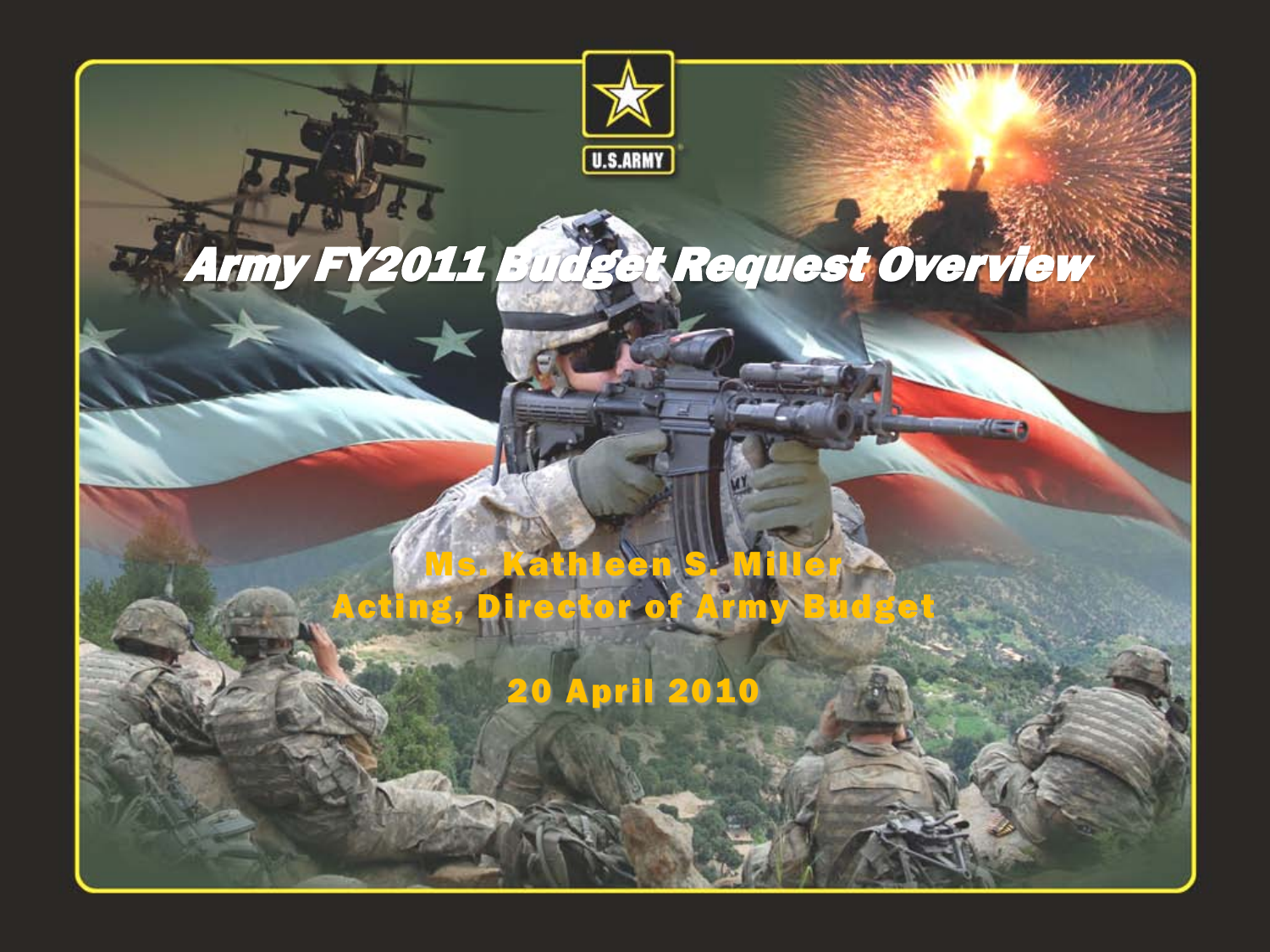## **America's Army: The Strength of the Nation ™**



255,000 SOLDIERS DEPLOYED IN NEARLY 80 COUNTRIES OVERSEAS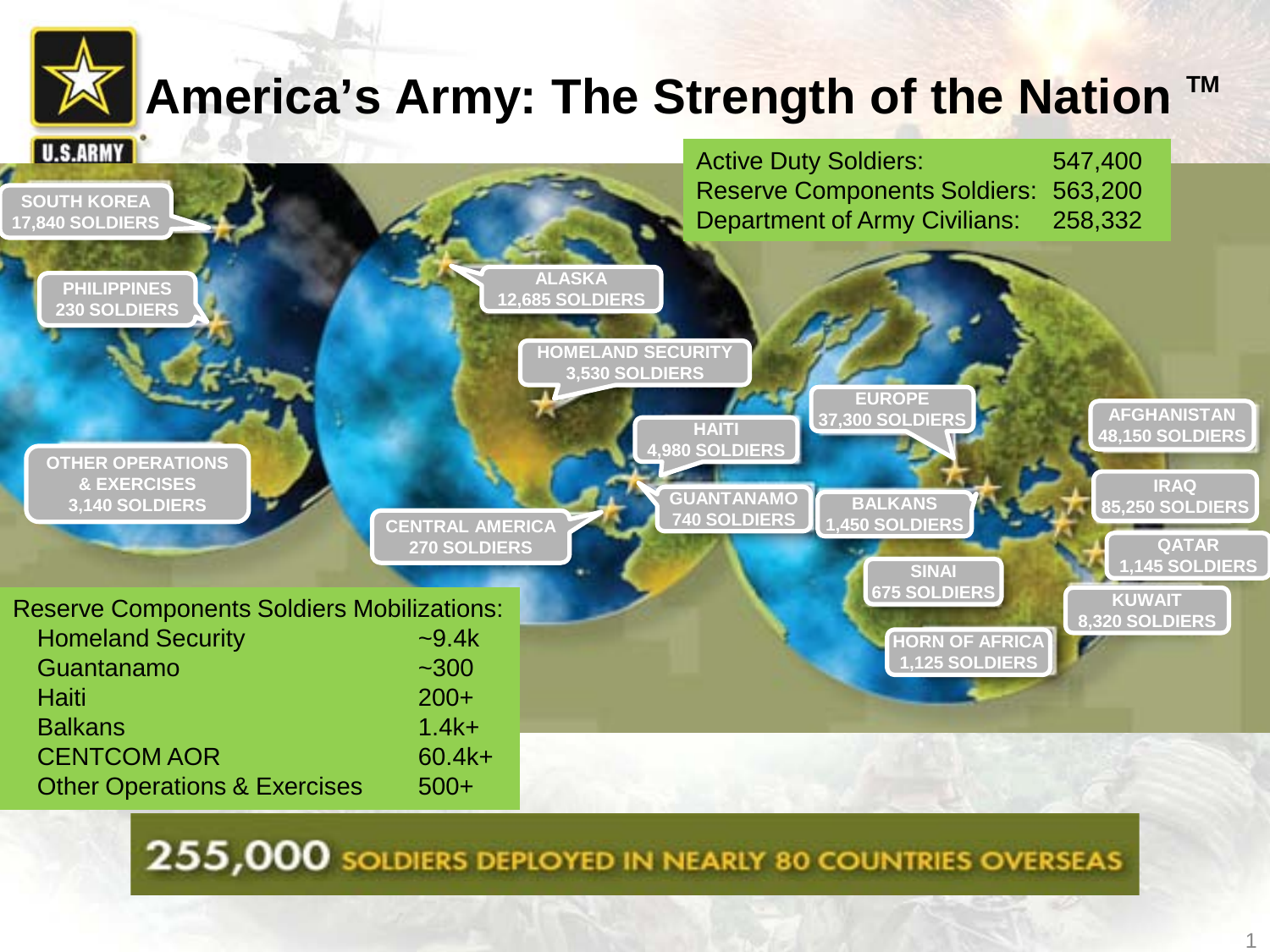## **Army Funding History**



*\* OCO appropriations include war and non-war funding*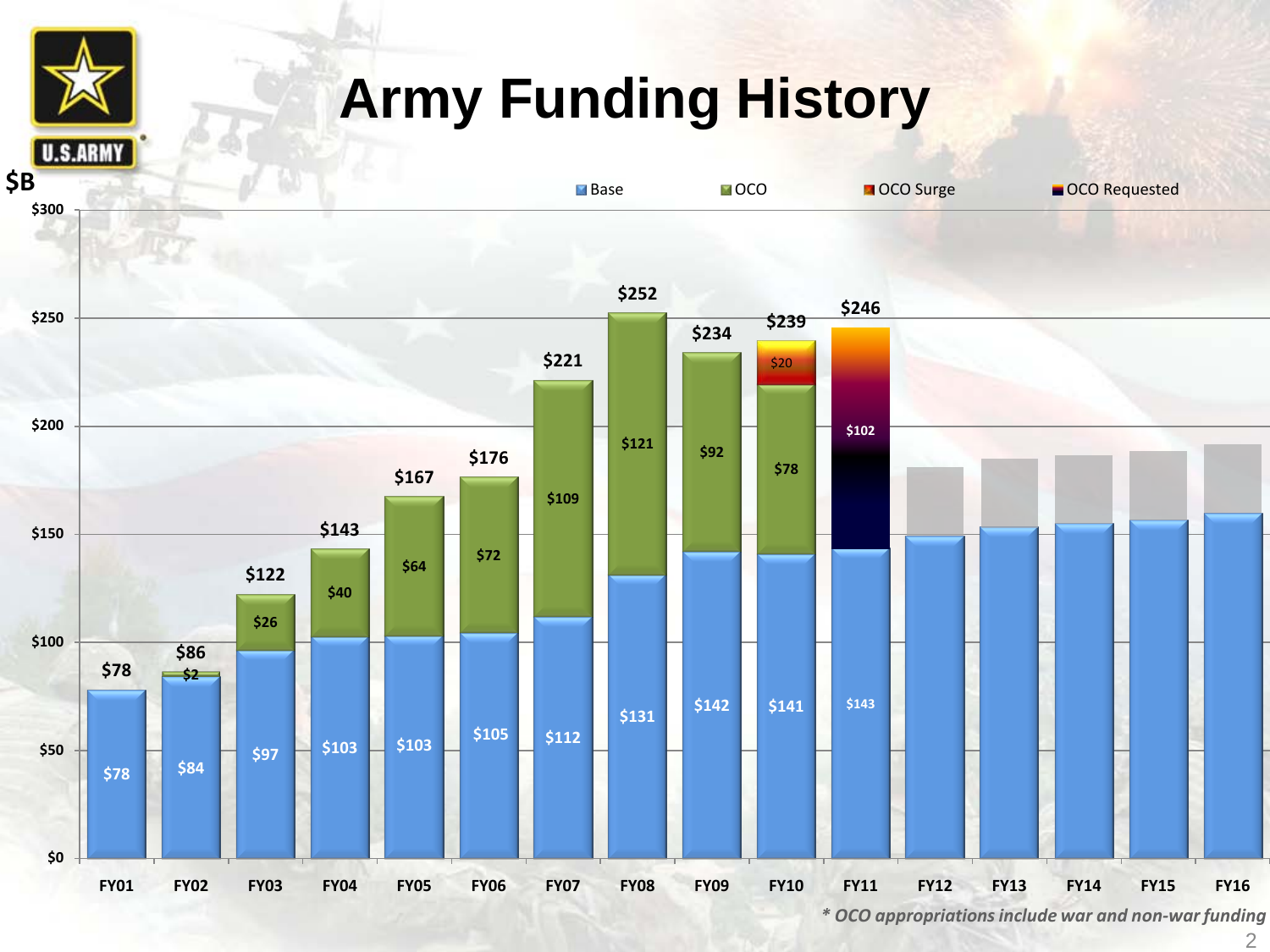

# **FY2011 Obligation Authority**

| <b>Base Request</b>                                     | (\$B) | <b>Base</b>                                                        |
|---------------------------------------------------------|-------|--------------------------------------------------------------------|
| <b>Military Personnel</b>                               | 59.1  | <b>Request</b>                                                     |
| <b>Operation and Maintenance</b>                        | 43.9  | <b>Military</b>                                                    |
| <b>Procurement</b>                                      | 21.3  | <b>Personnel</b><br>41%                                            |
| <b>RDTE</b> (Research, Development, Test, & Evaluation) | 10.3  |                                                                    |
| <b>Military Construction</b>                            | 5.3   | <b>Other</b>                                                       |
| <b>Chemical Demilitarization</b>                        | 1.6   | 6%                                                                 |
| <b>BRAC/HAP</b> (Homeowner's Assistance Program)        | 1.1   | <b>Operation</b><br><b>RDTE</b><br>and                             |
| <b>Family Housing</b>                                   | 0.6   | 7%<br><b>Maintenance</b>                                           |
| JIEDDF (Joint Improvised Explosive Device Defeat Fund)  | 0.2   | 31%                                                                |
| <b>Total</b>                                            | 143.4 | <b>Procurement</b>                                                 |
| <b>OCO Request</b>                                      | (\$B) | <b>Overseas</b>                                                    |
| <b>Military Personnel</b>                               | 11.9  | <b>Contingency</b>                                                 |
| <b>Operation and Maintenance</b>                        | 63.4  | <b>Operations</b>                                                  |
| <b>Procurement</b>                                      | 8.9   | <b>Military</b><br><b>Request</b>                                  |
| RDTE (Research, Development, Test, & Evaluation)        | 0.2   | <b>Operation</b><br><b>Personnel</b><br><b>Other</b><br>12%<br>and |
| <b>Military Construction</b>                            | 0.9   | 6%<br><b>Maintenance</b><br>62%                                    |
| <b>Iraq Security Forces Fund</b>                        | 2.0   |                                                                    |
| JIEDDF (Joint Improvised Explosive Device Defeat Fund)  | 3.3   |                                                                    |
| <b>Afghanistan Security Forces Fund</b>                 | 11.6  |                                                                    |
| <b>Total</b>                                            | 102.2 | <b>ASFF</b>                                                        |
|                                                         |       | <b>Procurement</b><br>11%<br>9%                                    |

*Numbers may not add due to rounding*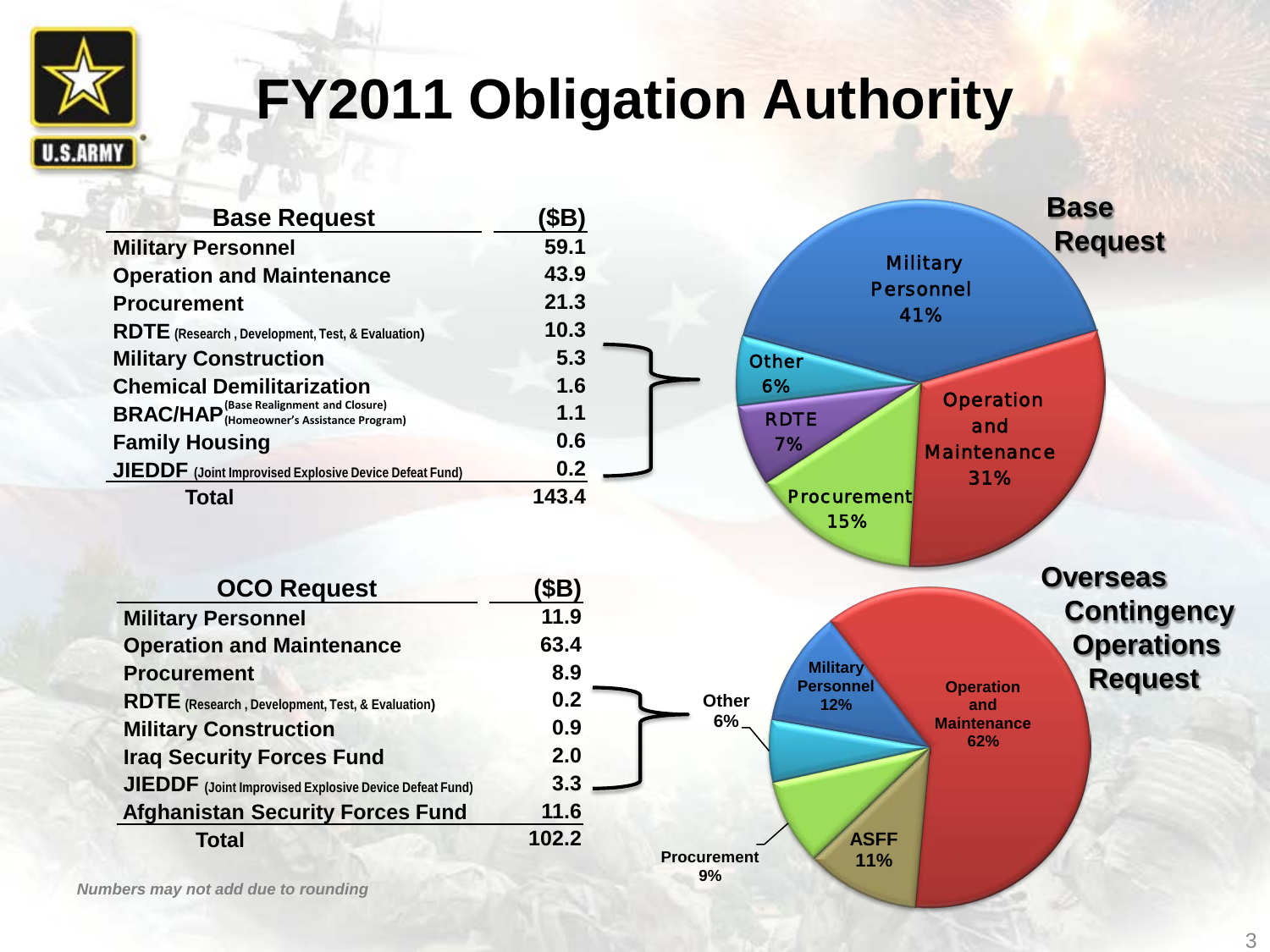

| <b>Budget Request (\$M)</b>                                                     | <b>FY11</b><br><b>Base</b> | <b>FY11</b><br><b>OCO</b> |
|---------------------------------------------------------------------------------|----------------------------|---------------------------|
| <b>Aircraft</b>                                                                 | 5,976.9                    | 1,373.8                   |
| <b>Missiles</b>                                                                 | 1,887.4                    | 343.8                     |
| <b>Ammunition</b>                                                               | 1,979.4                    | 702.6                     |
| <b>Weapons and Tracked Combat Vehicles</b>                                      | 1,723.6                    | 687.5                     |
| <b>Other - Tactical and Support Vehicles/</b><br><b>Other Support Equipment</b> | 5,508.5                    | 2,810.3                   |
| <b>Other – Communications and Electronics/</b><br><b>Initial Spares</b>         | 4,257.3                    | 3,017.0                   |
| <b>Research, Development, Test, and</b><br><b>Evaluation</b>                    | 10,333.4                   | 150.9                     |
| <b>Total</b>                                                                    | 31,666.5                   | 9,085.9                   |







| Aircraft                               |          |
|----------------------------------------|----------|
| UH-60 Blackhawk                        | \$1,392M |
| CH-47 Chinook                          | \$1,230M |
| AH-64 Apache                           | \$1,086M |
| UH-72A Lakota (Light Utility           | \$326M   |
| Helicopter)                            |          |
| <b>MQ-1 Sky Warrior</b>                | \$459M   |
| RQ-7 Shadow                            | \$505M   |
| <b>Persistent Surveillance Systems</b> | \$354M   |
| (PTDS/PGSS)                            |          |
| <b>Warfighter Information Network-</b> | \$630M   |
| <b>Tactical / Joint Tactical Radio</b> |          |
| <b>System</b>                          |          |



| <b>FMTV/FHTV</b>                                                     | \$2,172M |
|----------------------------------------------------------------------|----------|
| <b>Weapons &amp; Combat Vehicles</b>                                 |          |
| <b>HMMWV Recap</b>                                                   | \$989M   |
| <b>Stryker</b>                                                       | \$892M   |
| M <sub>1</sub> A <sub>1</sub> & M <sub>2</sub> A <sub>2</sub> Abrams | \$414M   |
| <b>Bradley</b>                                                       | \$215M   |
| <b>Paladin PIM</b>                                                   | \$105M   |
| <b>Common Remotely Operated</b>                                      | \$100M   |
| <b>Weapons Stations (CROWS)</b>                                      |          |
| <b>Missile</b>                                                       |          |
| <b>PAC-3 Missiles</b>                                                | \$480M   |
| <b>NLOS-LS</b>                                                       | \$350M   |
| <b>Guided Multiple Launch Rocket</b>                                 | \$291M   |
| <b>System</b>                                                        |          |
| <b>SLAMRAAM Launchers</b>                                            | \$117M   |
| <b>TOW/TOW ITAS, Hellfire, Javelin</b>                               | \$540M   |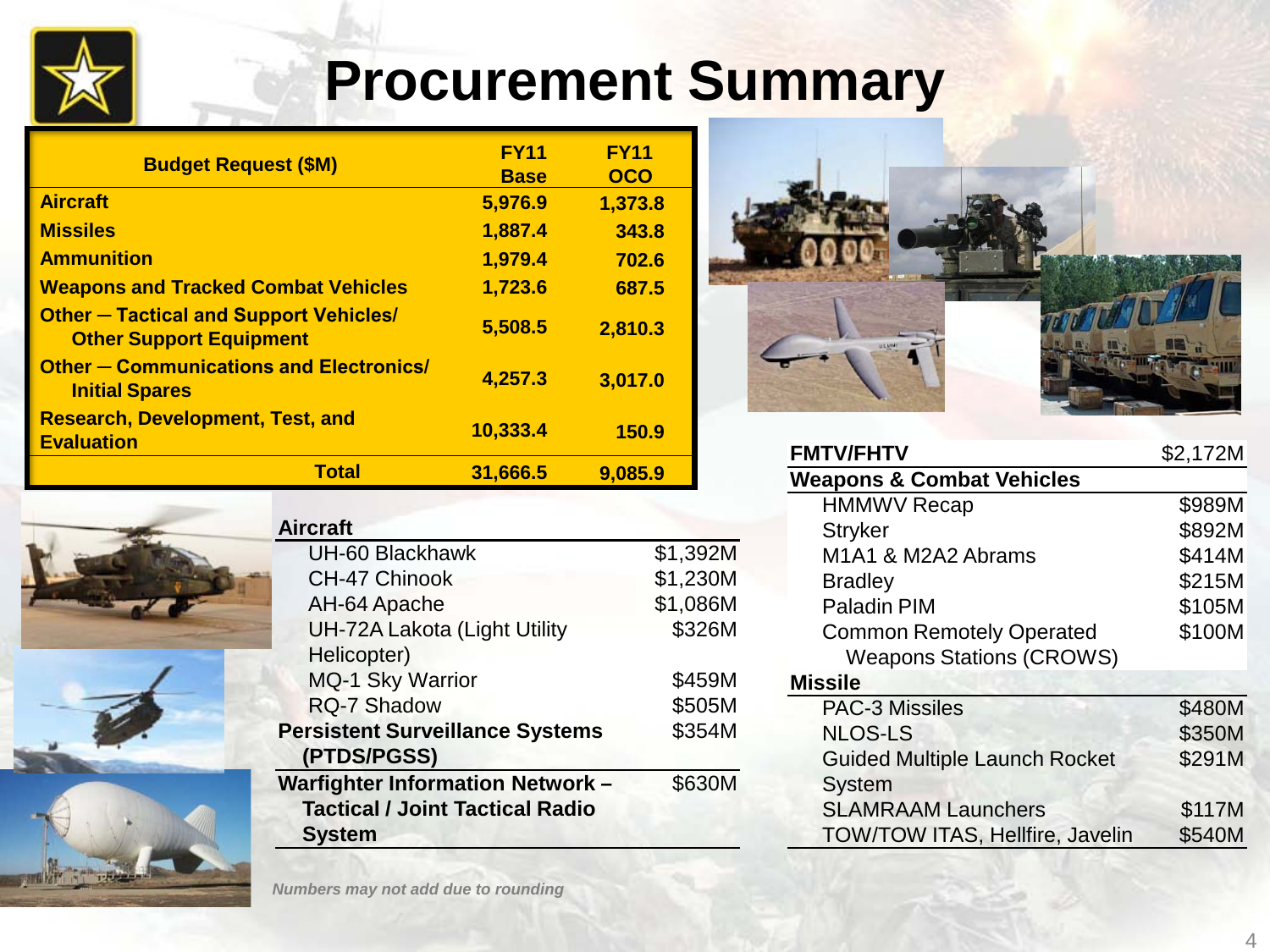

# **Top RDA Programs for FY11**

BASE (\$31.7B) + OCO (\$9.1B) = **\$40.8B**

### BASE (\$6.0) + OCO (\$1.4) = \$7.4B | BASE (\$1.9) + OCO (\$0.3) = \$2.2B | BASE (\$1.7) + OCO (\$0.7) = \$2.4B

| <b>Program Description</b>   | (\$M) | Qty |
|------------------------------|-------|-----|
| <b>UH-60M Black Hawk</b>     | 1,291 | 74  |
| <b>CH-47F Chinook</b>        | 1,172 | 42  |
| RQ-7 UAS Mods                | 603   | N/A |
| AH-64D Apache Mods           | 593   | N/A |
| MQ-1 ERMP                    | 506   | 26  |
| RQ-7 UAV Mods                | 603   | N/A |
| Aircraft Surv. Equip         | 24    | N/A |
| <b>AH-64D Apache Blk III</b> | 493   | 16  |

**Aircraft Missiles Missiles WTCV** 

| <b>Program Description</b> | (\$M) | <b>Qty</b> |
|----------------------------|-------|------------|
| <b>GMLRS</b>               | 291   | 2,592      |
| Patriot                    | 480   | 78         |
| Javelin                    | 164   | 715        |
| <b>Hellfire</b>            | 222   | 240        |
| <b>HIMARS</b>              | 212   | 44         |
| TOW2                       | 143   | 1,200      |
| <b>BCT NLOS Incr1</b>      | 351   | N/A        |
| Patriot Mods               | 57    |            |

| <b>Program Description</b>  | (\$M) Qty |     |
|-----------------------------|-----------|-----|
| Small/Med Caliber           | 988       |     |
| Rockets                     | 321       |     |
| <b>Artillery Ammo</b>       | 311       |     |
| <b>Mortar Ammo</b>          | 255       |     |
| <b>Production Base</b>      | 382       | N/A |
| <b>Tank Ammo</b>            | 123       |     |
| Ammo Demil                  | 216       | N/A |
| <b>Spider Network Mntns</b> | 53        |     |

*Numbers may not add due to rounding*

### **Ammunition Other Procurement RDT&E**

| <b>Program Description</b>  | (\$M) | <b>Qty</b> |
|-----------------------------|-------|------------|
| <b>FHTV</b>                 | 738   | 4,772      |
| FMTV                        | 1,434 | 5,992      |
| Mine Prtct Fam Veh          | 376   | 4,378      |
| WIN-T                       | 430   | 750        |
| Information Systems         | 201   | N/A        |
| Counterfire Radar           | 295   | 19         |
| <b>Night Vision Thermal</b> | 248   | 21,758     |
| <b>Force Provider</b>       | 303   | 22         |
| <b>Non Sys Tng Devices</b>  | 325   |            |

| <b>Program Description</b>     | (\$M) | <b>Qty</b> |
|--------------------------------|-------|------------|
| <b>Bradley Mod*</b>            | 215   | 58         |
| Stryker                        | 300   | 83         |
| <b>CROWS</b>                   | 100   | 425        |
| M1 MOD/Abrams Upg*             | 414   | 21         |
| Howitzers*                     | 234   | 34         |
| Stryker Mod*                   | 591   | N/A        |
| <b>Assault Breach/Bridging</b> | 122   | 26         |
| <b>Small Arms/Weapons</b>      | 284   | 37,748     |
| * Includes mods/upgrade        |       |            |

BASE (\$2.0) + OCO (\$0.7) = \$2.7B  $\vert$  BASE (\$9.8) + OCO (\$5.8) = \$15.6B  $\vert$  BASE (\$10.3) + OCO (\$0.2) = \$10.5B

| <b>Program Description</b>      | (\$M) | Qty |
|---------------------------------|-------|-----|
| <b>Science &amp; Technology</b> | 1,900 | N/A |
| <b>BCT Modernization</b>        | 2,500 | N/A |
| <b>Aircraft Survblty Equip</b>  | 172   | N/A |
| Patriot/MEADS                   | 467   | N/A |
| <b>Stryker</b>                  | 136   | N/A |
| <b>ISR Technology</b>           | 136   | N/A |
| WIN-T                           | 191   | N/A |
| JAGM                            | 130   |     |